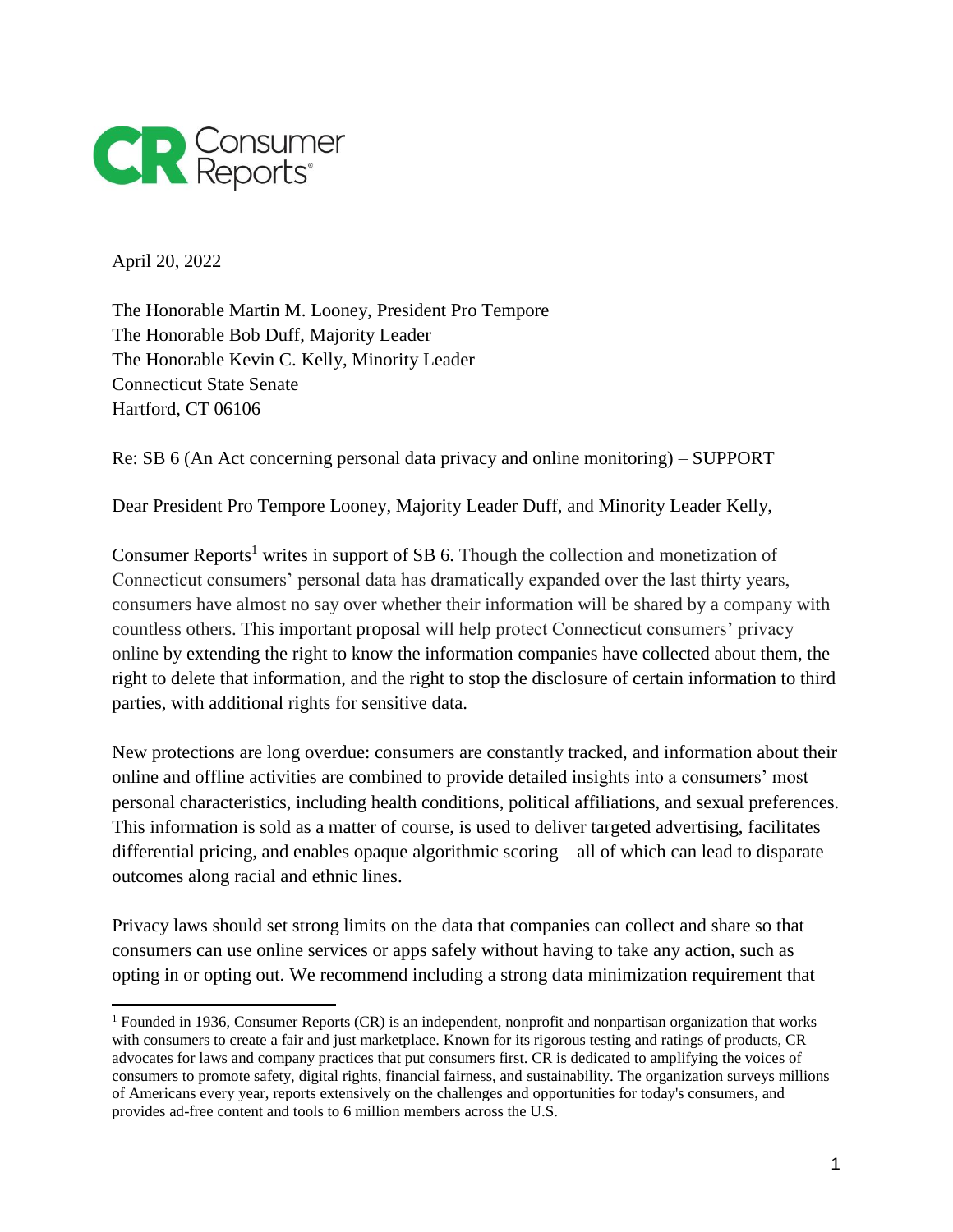limits data collection and sharing to what is reasonably necessary to provide the service requested by the consumer, as outlined in our model bill. <sup>2</sup> A strong default prohibition on data sharing is preferable to an opt-out based regime which relies on users to hunt down and navigate divergent opt-out processes for potentially thousands of different companies. Consumer Reports has documented that some California Consumer Privacy Act (CCPA) opt-out processes are so onerous that they have the effect of preventing consumers from stopping the sale of their information.<sup>3</sup>

But in the absence of strong data minimization requirements, at the very least, consumers need tools to ensure that they can better exercise their opt-out rights, such as a global opt out, which will be provided by this measure. We appreciate that SB 6 requires companies to honor browser privacy signals as a "Do Not Sell" signal. Privacy researchers, advocates, and publishers have already created a "Do Not Sell" specification, the Global Privacy Control  $(GPC)$ , which could help make the opt-out model more workable for consumers.<sup>5</sup>

In addition, we support several other key provisions in the bill:

- *Authorized agent rights*. We also appreciate that the bill allows consumers to delegate to third parties the ability to submit opt-out requests on their behalf—allowing for a practical option for consumers to exercise their privacy rights in an opt-out framework. Consumer Reports has already begun to experiment with submitting opt-out requests on consumers' behalf, with their permission, through the CCPA's authorized agent provisions. We found that consumers are enthusiastic about this option.<sup>6</sup> Authorized agent services can be an important supplement to platform-level global opt outs.
- *No verification requirement for opting out*. Appropriately, while identity verification is required for access, deletion, and correction requests, it is not required to opt out. Consumers shouldn't have to verify their identity, for example by providing a driver's license, in order to opt-out of targeted advertising. Further, much of the data collected

 $\overline{a}$ 

content/uploads/2021/02/CR\_AuthorizedAgentCCPA\_022021\_VF\_.pdf.

<sup>2</sup> *Model State Privacy Act*, Consumer Reports (Feb. 23, 2021),

https://advocacy.consumerreports.org/research/consumer-reports-model-state-data-privacy-act/.

<sup>&</sup>lt;sup>3</sup> Maureen Mahoney, *California Consumer Privacy Act: Are Consumers' Rights Protected, Consumer Reports (Oct.* 1, 2020), https://advocacy.consumerreports.org/wp-content/uploads/2020/09/CR\_CCPA-Are-Consumers-Digital-Rights-Protected\_092020\_vf.pdf.

<sup>4</sup> Global Privacy Control, https://globalprivacycontrol.org.

<sup>5</sup> Press release, Announcing Global Privacy Control: Making it Easy for Consumers to Exercise Their Privacy Rights, Global Privacy Control (Oct. 7, 2020), https://globalprivacycontrol.org/press-release/20201007.html. <sup>6</sup> Ginny Fahs, Putting the CCPA into Practice: Piloting a CR Authorized Agent, Digital Lab at Consumer Reports (Oct. 19, 2020),

https://medium.com/cr-digital-lab/putting-the-ccpa-into-practice-piloting-a-cr-authorized-agent-7301a72ca9f8; Maureen Mahoney et al., The State of Authorized Agent Opt Outs Under the California Consumer Privacy Act, Consumer Reports (Feb. 2021), https://advocacy.consumerreports.org/wp-